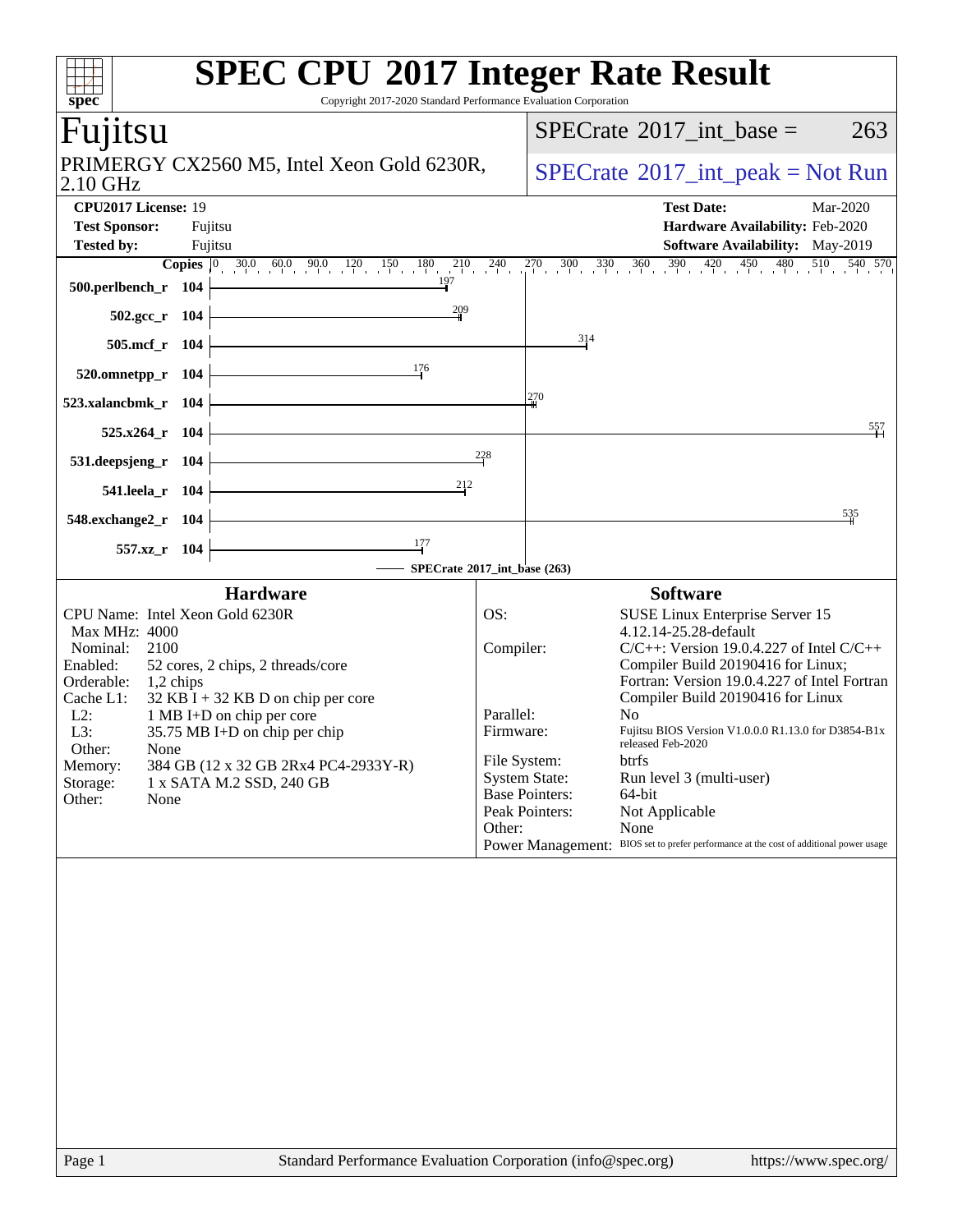Copyright 2017-2020 Standard Performance Evaluation Corporation

### Fujitsu

## PRIMERGY CX2560 M5, Intel Xeon Gold 6230R,  $\big|$  [SPECrate](http://www.spec.org/auto/cpu2017/Docs/result-fields.html#SPECrate2017intpeak) <sup>® 2017</sup>\_int\_peak = Not Run

[SPECrate](http://www.spec.org/auto/cpu2017/Docs/result-fields.html#SPECrate2017intbase)<sup>®</sup>2017 int base = 263

#### 2.10 GHz

**[Tested by:](http://www.spec.org/auto/cpu2017/Docs/result-fields.html#Testedby)** Fujitsu **Fujitsu <b>[Software Availability:](http://www.spec.org/auto/cpu2017/Docs/result-fields.html#SoftwareAvailability)** May-2019

**[CPU2017 License:](http://www.spec.org/auto/cpu2017/Docs/result-fields.html#CPU2017License)** 19 **[Test Date:](http://www.spec.org/auto/cpu2017/Docs/result-fields.html#TestDate)** Mar-2020 **[Test Sponsor:](http://www.spec.org/auto/cpu2017/Docs/result-fields.html#TestSponsor)** Fujitsu **[Hardware Availability:](http://www.spec.org/auto/cpu2017/Docs/result-fields.html#HardwareAvailability)** Feb-2020

#### **[Results Table](http://www.spec.org/auto/cpu2017/Docs/result-fields.html#ResultsTable)**

| <b>Base</b>                                         |               |                |       |                | <b>Peak</b> |                |            |               |                |              |                |              |                |              |
|-----------------------------------------------------|---------------|----------------|-------|----------------|-------------|----------------|------------|---------------|----------------|--------------|----------------|--------------|----------------|--------------|
| <b>Benchmark</b>                                    | <b>Copies</b> | <b>Seconds</b> | Ratio | <b>Seconds</b> | Ratio       | <b>Seconds</b> | Ratio      | <b>Copies</b> | <b>Seconds</b> | <b>Ratio</b> | <b>Seconds</b> | <b>Ratio</b> | <b>Seconds</b> | <b>Ratio</b> |
| 500.perlbench_r                                     | 104           | 841            | 197   | 837            | 198         | 839            | <b>197</b> |               |                |              |                |              |                |              |
| $502.\text{gcc\_r}$                                 | 104           | 709            | 208   | 704            | 209         | 702            | 210        |               |                |              |                |              |                |              |
| $505$ .mcf r                                        | 104           | 535            | 314   | 535            | 314         | 534            | 315        |               |                |              |                |              |                |              |
| 520.omnetpp_r                                       | 104           | 774            | 176   | 773            | 176         | 775            | 176        |               |                |              |                |              |                |              |
| 523.xalancbmk r                                     | 104           | 409            | 269   | 407            | 270         | 404            | 272        |               |                |              |                |              |                |              |
| 525.x264 r                                          | 104           | 327            | 557   | 324            | 562         | 327            | 556        |               |                |              |                |              |                |              |
| 531.deepsjeng_r                                     | 104           | 522            | 228   | 522            | 228         | 523            | 228        |               |                |              |                |              |                |              |
| 541.leela r                                         | 104           | 811            | 212   | 810            | 213         | 812            | 212        |               |                |              |                |              |                |              |
| 548.exchange2_r                                     | 104           | 508            | 537   | 509            | 535         | 510            | 535        |               |                |              |                |              |                |              |
| 557.xz r                                            | 104           | 635            | 177   | 634            | 177         | 634            | 177        |               |                |              |                |              |                |              |
| $SPECrate^{\circ}2017$ int base =<br>263            |               |                |       |                |             |                |            |               |                |              |                |              |                |              |
| $SPECrate^{\circ}2017$ int peak =<br><b>Not Run</b> |               |                |       |                |             |                |            |               |                |              |                |              |                |              |

Results appear in the [order in which they were run](http://www.spec.org/auto/cpu2017/Docs/result-fields.html#RunOrder). Bold underlined text [indicates a median measurement](http://www.spec.org/auto/cpu2017/Docs/result-fields.html#Median).

#### **[Submit Notes](http://www.spec.org/auto/cpu2017/Docs/result-fields.html#SubmitNotes)**

 The numactl mechanism was used to bind copies to processors. The config file option 'submit' was used to generate numactl commands to bind each copy to a specific processor. For details, please see the config file.

#### **[Operating System Notes](http://www.spec.org/auto/cpu2017/Docs/result-fields.html#OperatingSystemNotes)**

 Stack size set to unlimited using "ulimit -s unlimited" Kernel Boot Parameter set with : nohz\_full=1-103

#### **[Environment Variables Notes](http://www.spec.org/auto/cpu2017/Docs/result-fields.html#EnvironmentVariablesNotes)**

Environment variables set by runcpu before the start of the run: LD\_LIBRARY\_PATH =

 "/home/Benchmark/speccpu2017-1.1.0/lib/intel64:/home/Benchmark/speccpu20 17-1.1.0/lib/ia32:/home/Benchmark/speccpu2017-1.1.0/je5.0.1-32"

### **[General Notes](http://www.spec.org/auto/cpu2017/Docs/result-fields.html#GeneralNotes)**

 Binaries compiled on a system with 1x Intel Core i9-7900X CPU + 32GB RAM memory using Redhat Enterprise Linux 7.5 Transparent Huge Pages enabled by default Prior to runcpu invocation Filesystem page cache synced and cleared with:

**(Continued on next page)**

Page 2 Standard Performance Evaluation Corporation [\(info@spec.org\)](mailto:info@spec.org) <https://www.spec.org/>

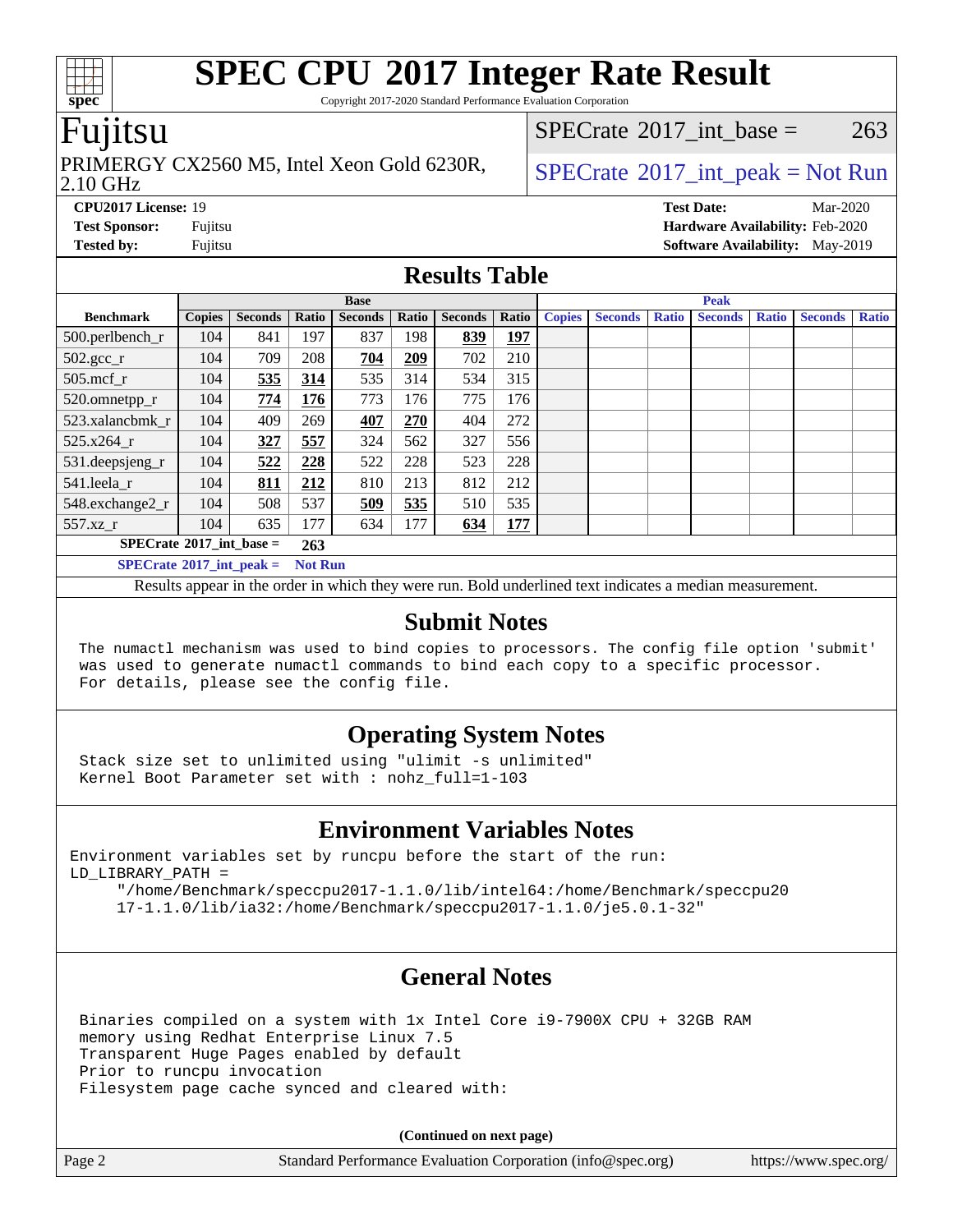Copyright 2017-2020 Standard Performance Evaluation Corporation

#### Fujitsu

**[spec](http://www.spec.org/)**

 $+\ +$ 

PRIMERGY CX2560 M5, Intel Xeon Gold 6230R,  $\big|$  [SPECrate](http://www.spec.org/auto/cpu2017/Docs/result-fields.html#SPECrate2017intpeak) <sup>® 2017</sup>\_int\_peak = Not Run

[SPECrate](http://www.spec.org/auto/cpu2017/Docs/result-fields.html#SPECrate2017intbase)<sup>®</sup>2017 int base = 263

2.10 GHz

**[Tested by:](http://www.spec.org/auto/cpu2017/Docs/result-fields.html#Testedby)** Fujitsu **Fujitsu <b>[Software Availability:](http://www.spec.org/auto/cpu2017/Docs/result-fields.html#SoftwareAvailability)** May-2019

**[CPU2017 License:](http://www.spec.org/auto/cpu2017/Docs/result-fields.html#CPU2017License)** 19 **[Test Date:](http://www.spec.org/auto/cpu2017/Docs/result-fields.html#TestDate)** Mar-2020 **[Test Sponsor:](http://www.spec.org/auto/cpu2017/Docs/result-fields.html#TestSponsor)** Fujitsu **[Hardware Availability:](http://www.spec.org/auto/cpu2017/Docs/result-fields.html#HardwareAvailability)** Feb-2020

#### **[General Notes \(Continued\)](http://www.spec.org/auto/cpu2017/Docs/result-fields.html#GeneralNotes)**

 sync; echo 3> /proc/sys/vm/drop\_caches runcpu command invoked through numactl i.e.: numactl --interleave=all runcpu <etc> NA: The test sponsor attests, as of date of publication, that CVE-2017-5754 (Meltdown) is mitigated in the system as tested and documented. Yes: The test sponsor attests, as of date of publication, that CVE-2017-5753 (Spectre variant 1) is mitigated in the system as tested and documented. Yes: The test sponsor attests, as of date of publication, that CVE-2017-5715 (Spectre variant 2) is mitigated in the system as tested and documented.

#### **[Platform Notes](http://www.spec.org/auto/cpu2017/Docs/result-fields.html#PlatformNotes)**

Page 3 Standard Performance Evaluation Corporation [\(info@spec.org\)](mailto:info@spec.org) <https://www.spec.org/> BIOS configuration: Adjacent Cache Line Prefetch = Disabled DCU Ip Prefetcher = Disabled DCU Streamer Prefetcher = Disabled Power Technology = Custom Energy Performance = Balanced Performance Uncore Frequency Scaling = Disabled Sub NUMA Clustering = Enabled Stale AtoS = Enabled LLC Prefetch = Enabled Sysinfo program /home/Benchmark/speccpu2017-1.1.0/bin/sysinfo Rev: r6365 of 2019-08-21 295195f888a3d7edb1e6e46a485a0011 running on linux-dftw Wed Mar 11 09:53:56 2020 SUT (System Under Test) info as seen by some common utilities. For more information on this section, see <https://www.spec.org/cpu2017/Docs/config.html#sysinfo> From /proc/cpuinfo model name : Intel(R) Xeon(R) Gold 6230R CPU @ 2.10GHz 2 "physical id"s (chips) 104 "processors" cores, siblings (Caution: counting these is hw and system dependent. The following excerpts from /proc/cpuinfo might not be reliable. Use with caution.) cpu cores : 26 siblings : 52 physical 0: cores 0 1 2 3 4 5 6 8 9 10 11 12 13 16 17 18 19 20 21 22 24 25 26 27 28 29 physical 1: cores 0 1 2 3 4 5 6 8 9 10 11 12 13 16 17 18 19 20 21 22 24 25 26 27 28 29 From lscpu: Architecture: x86\_64 **(Continued on next page)**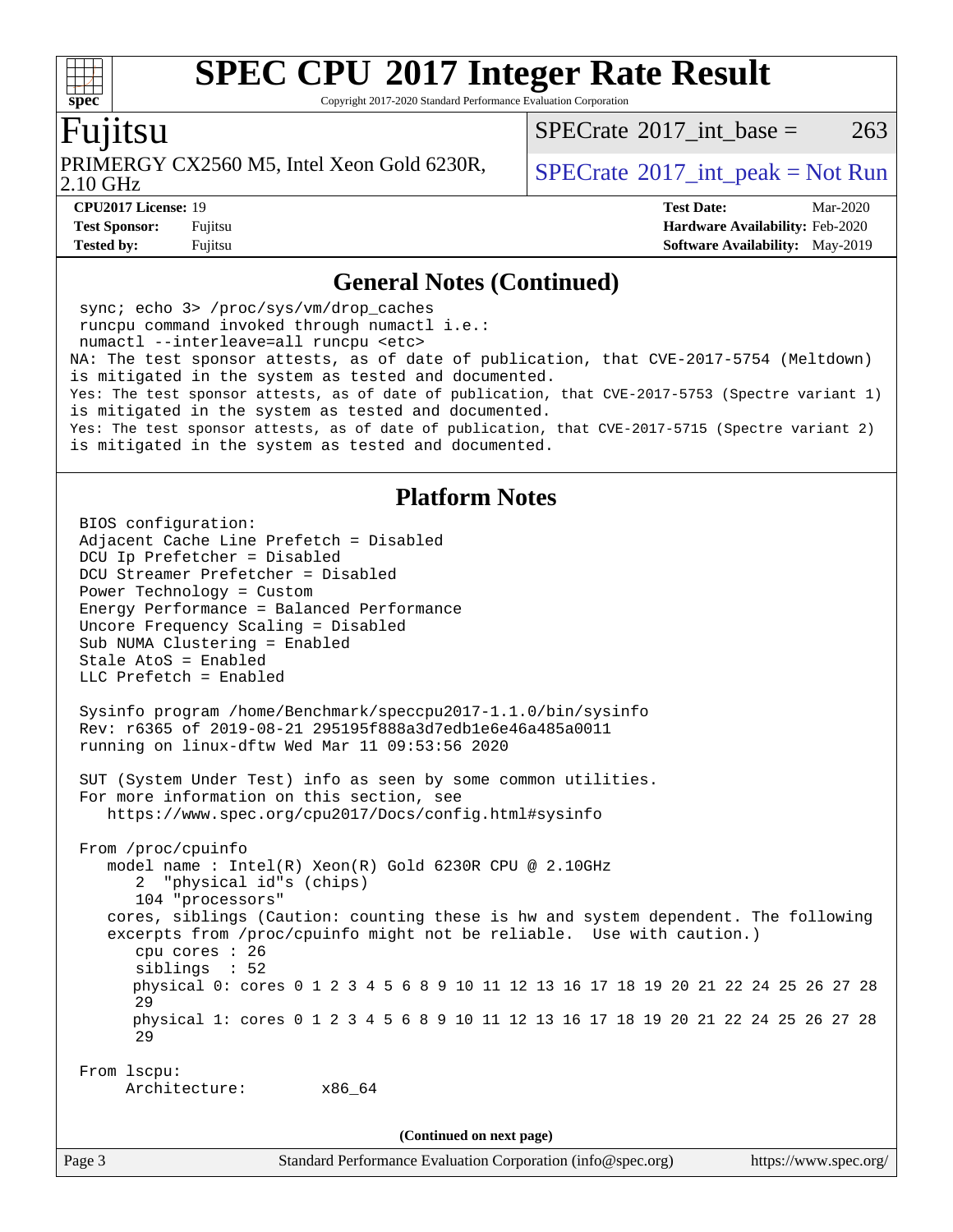Copyright 2017-2020 Standard Performance Evaluation Corporation

# Fujitsu

**[spec](http://www.spec.org/)**

 $+\!\!+\!\!$ 

PRIMERGY CX2560 M5, Intel Xeon Gold 6230R,<br>2.10 GHz

 $SPECTate@2017_int\_base = 263$ 

 $SPECTate<sup>®</sup>2017_int_p [peak = Not Run]$ 

**[CPU2017 License:](http://www.spec.org/auto/cpu2017/Docs/result-fields.html#CPU2017License)** 19 **[Test Date:](http://www.spec.org/auto/cpu2017/Docs/result-fields.html#TestDate)** Mar-2020 **[Test Sponsor:](http://www.spec.org/auto/cpu2017/Docs/result-fields.html#TestSponsor)** Fujitsu **[Hardware Availability:](http://www.spec.org/auto/cpu2017/Docs/result-fields.html#HardwareAvailability)** Feb-2020 **[Tested by:](http://www.spec.org/auto/cpu2017/Docs/result-fields.html#Testedby)** Fujitsu **Fugital [Software Availability:](http://www.spec.org/auto/cpu2017/Docs/result-fields.html#SoftwareAvailability)** May-2019

#### **[Platform Notes \(Continued\)](http://www.spec.org/auto/cpu2017/Docs/result-fields.html#PlatformNotes)**

| $CPU$ op-mode( $s$ ):<br>Byte Order:<br>CPU(s): | $32$ -bit, $64$ -bit<br>Little Endian<br>104                                         |
|-------------------------------------------------|--------------------------------------------------------------------------------------|
| On-line CPU(s) list: $0-103$                    |                                                                                      |
| Thread(s) per core:                             | 2                                                                                    |
| $Core(s)$ per socket:                           | 26                                                                                   |
| Socket(s):                                      | 2                                                                                    |
| NUMA $node(s):$                                 | 4                                                                                    |
| Vendor ID:                                      | GenuineIntel                                                                         |
| CPU family:                                     | 6                                                                                    |
| Model:                                          | 85                                                                                   |
| Model name:                                     | $Intel(R) Xeon(R) Gold 6230R CPU @ 2.10GHz$                                          |
| Stepping:<br>CPU MHz:                           | 7<br>2100.000                                                                        |
| CPU max MHz:                                    | 4000.0000                                                                            |
| CPU min MHz:                                    | 1000.0000                                                                            |
| BogoMIPS:                                       | 4200.00                                                                              |
| Virtualization:                                 | $VT - x$                                                                             |
| L1d cache:                                      | 32K                                                                                  |
| Lli cache:                                      | 32K                                                                                  |
| $L2$ cache:                                     | 1024K                                                                                |
| L3 cache:                                       | 36608K                                                                               |
| NUMA node0 CPU(s):                              | $0-3, 7-9, 13-15, 20-22, 52-55, 59-61, 65-67, 72-74$                                 |
| NUMA nodel CPU(s):                              | $4-6$ , 10-12, 16-19, 23-25, 56-58, 62-64, 68-71, 75-77                              |
| NUMA $node2$ $CPU(s):$                          | $26 - 29, 33 - 35, 39 - 41, 46 - 48, 78 - 81, 85 - 87, 91 - 93, 98 - 100$            |
| NUMA $node3$ CPU $(s)$ :                        | 30-32, 36-38, 42-45, 49-51, 82-84, 88-90, 94-97, 101-103                             |
| Flags:                                          | fpu vme de pse tsc msr pae mce cx8 apic sep mtrr pge mca cmov                        |
|                                                 | pat pse36 clflush dts acpi mmx fxsr sse sse2 ss ht tm pbe syscall nx pdpelgb rdtscp  |
|                                                 | lm constant_tsc art arch_perfmon pebs bts rep_good nopl xtopology nonstop_tsc cpuid  |
|                                                 | aperfmperf pni pclmulqdq dtes64 monitor ds_cpl vmx smx est tm2 ssse3 sdbg fma cx16   |
|                                                 | xtpr pdcm pcid dca sse4_1 sse4_2 x2apic movbe popcnt tsc_deadline_timer aes xsave    |
|                                                 | avx f16c rdrand lahf_lm abm 3dnowprefetch cpuid_fault epb cat_13 cdp_13              |
|                                                 | invpcid_single intel_ppin ssbd mba ibrs ibpb stibp ibrs_enhanced tpr_shadow vnmi     |
|                                                 | flexpriority ept vpid fsgsbase tsc_adjust bmil hle avx2 smep bmi2 erms invpcid rtm   |
|                                                 | cqm mpx rdt_a avx512f avx512dq rdseed adx smap clflushopt clwb intel_pt avx512cd     |
|                                                 | avx512bw avx512vl xsaveopt xsavec xgetbvl xsaves cqm_llc cqm_occup_llc cqm_mbm_total |
|                                                 | cqm_mbm_local dtherm ida arat pln pts hwp hwp_act_window hwp_epp hwp_pkg_req pku     |
|                                                 | ospke avx512_vnni flush_l1d arch_capabilities                                        |
| /proc/cpuinfo cache data                        |                                                                                      |
| cache size : 36608 KB                           |                                                                                      |
|                                                 |                                                                                      |
|                                                 | From numactl --hardware WARNING: a numactl 'node' might or might not correspond to a |
| physical chip.                                  |                                                                                      |
| $available: 4 nodes (0-3)$                      |                                                                                      |
|                                                 | node 0 cpus: 0 1 2 3 7 8 9 13 14 15 20 21 22 52 53 54 55 59 60 61 65 66 67 72 73 74  |
| node 0 size: 95406 MB                           |                                                                                      |
|                                                 |                                                                                      |
|                                                 |                                                                                      |

**(Continued on next page)**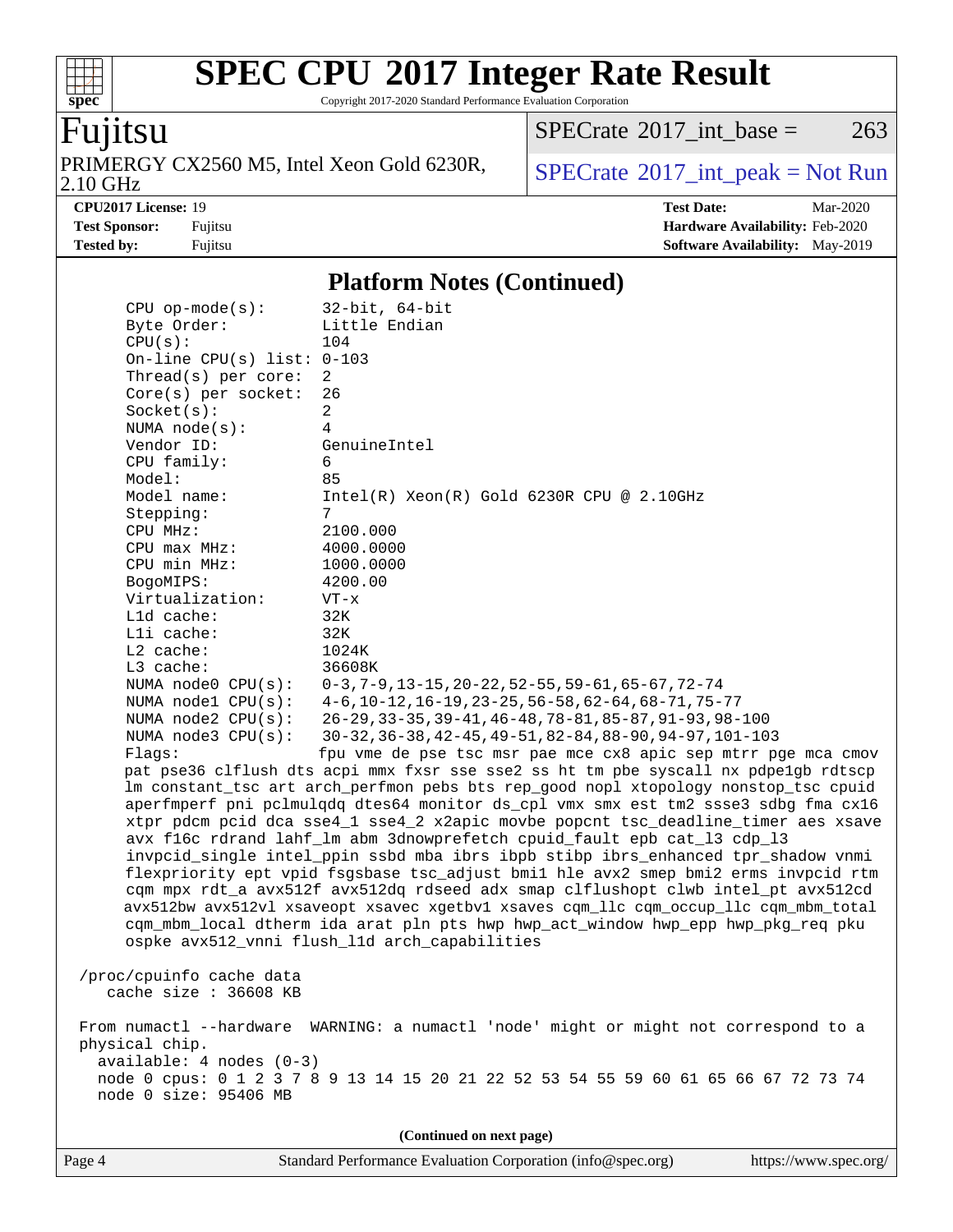Copyright 2017-2020 Standard Performance Evaluation Corporation

#### Fujitsu

**[spec](http://www.spec.org/)**

 $+\ +$ 

2.10 GHz PRIMERGY CX2560 M5, Intel Xeon Gold 6230R,  $\big|$  [SPECrate](http://www.spec.org/auto/cpu2017/Docs/result-fields.html#SPECrate2017intpeak) <sup>® 2017</sup>\_int\_peak = Not Run

[SPECrate](http://www.spec.org/auto/cpu2017/Docs/result-fields.html#SPECrate2017intbase)<sup>®</sup>2017 int base = 263

**[Tested by:](http://www.spec.org/auto/cpu2017/Docs/result-fields.html#Testedby)** Fujitsu **Fugital [Software Availability:](http://www.spec.org/auto/cpu2017/Docs/result-fields.html#SoftwareAvailability)** May-2019

**[CPU2017 License:](http://www.spec.org/auto/cpu2017/Docs/result-fields.html#CPU2017License)** 19 **[Test Date:](http://www.spec.org/auto/cpu2017/Docs/result-fields.html#TestDate)** Mar-2020 **[Test Sponsor:](http://www.spec.org/auto/cpu2017/Docs/result-fields.html#TestSponsor)** Fujitsu **[Hardware Availability:](http://www.spec.org/auto/cpu2017/Docs/result-fields.html#HardwareAvailability)** Feb-2020

#### **[Platform Notes \(Continued\)](http://www.spec.org/auto/cpu2017/Docs/result-fields.html#PlatformNotes)**

 node 0 free: 95019 MB node 1 cpus: 4 5 6 10 11 12 16 17 18 19 23 24 25 56 57 58 62 63 64 68 69 70 71 75 76 77 node 1 size: 96726 MB node 1 free: 96461 MB node 2 cpus: 26 27 28 29 33 34 35 39 40 41 46 47 48 78 79 80 81 85 86 87 91 92 93 98 99 100 node 2 size: 96756 MB node 2 free: 96427 MB node 3 cpus: 30 31 32 36 37 38 42 43 44 45 49 50 51 82 83 84 88 89 90 94 95 96 97 101 102 103 node 3 size: 96753 MB node 3 free: 96492 MB node distances: node 0 1 2 3 0: 10 11 19 19 1: 11 10 19 19 2: 19 19 10 11 3: 19 19 11 10 From /proc/meminfo MemTotal: 394898032 kB HugePages\_Total: 0 Hugepagesize: 2048 kB From /etc/\*release\* /etc/\*version\* os-release: NAME="SLES" VERSION="15" VERSION\_ID="15" PRETTY\_NAME="SUSE Linux Enterprise Server 15" ID="sles" ID\_LIKE="suse" ANSI\_COLOR="0;32" CPE\_NAME="cpe:/o:suse:sles:15" uname -a: Linux linux-dftw 4.12.14-25.28-default #1 SMP Wed Jan 16 20:00:47 UTC 2019 (dd6077c) x86\_64 x86\_64 x86\_64 GNU/Linux Kernel self-reported vulnerability status: CVE-2018-3620 (L1 Terminal Fault): Not affected Microarchitectural Data Sampling: No status reported CVE-2017-5754 (Meltdown): Not affected CVE-2018-3639 (Speculative Store Bypass): Mitigation: Speculative Store Bypass disabled via prctl and seccomp CVE-2017-5753 (Spectre variant 1): Mitigation: \_\_user pointer sanitization **(Continued on next page)**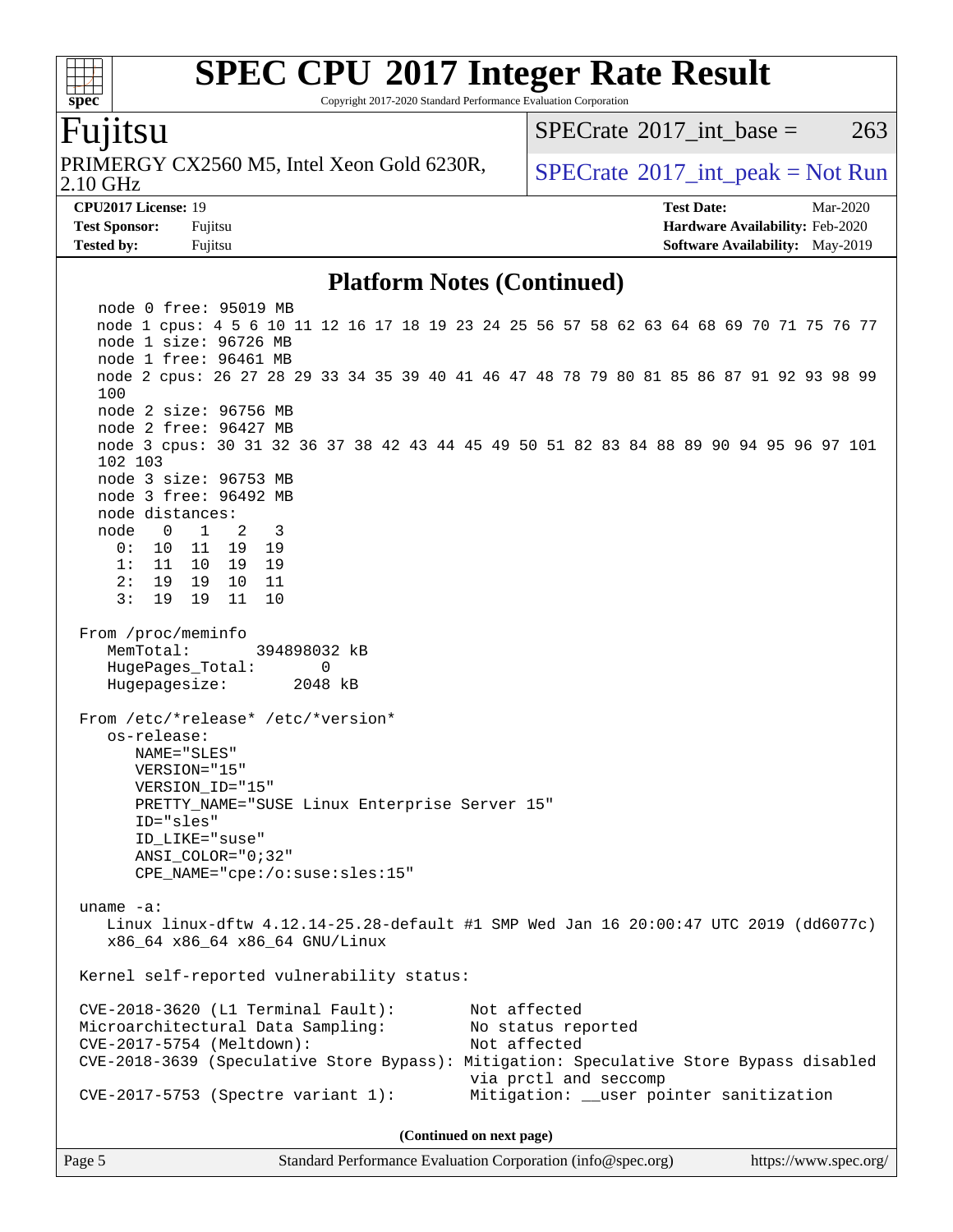Copyright 2017-2020 Standard Performance Evaluation Corporation

### Fujitsu

2.10 GHz PRIMERGY CX2560 M5, Intel Xeon Gold 6230R,  $\big|$  [SPECrate](http://www.spec.org/auto/cpu2017/Docs/result-fields.html#SPECrate2017intpeak) <sup>® 2017</sup>\_int\_peak = Not Run

 $SPECTate$ <sup>®</sup>[2017\\_int\\_base =](http://www.spec.org/auto/cpu2017/Docs/result-fields.html#SPECrate2017intbase) 263

**[CPU2017 License:](http://www.spec.org/auto/cpu2017/Docs/result-fields.html#CPU2017License)** 19 **[Test Date:](http://www.spec.org/auto/cpu2017/Docs/result-fields.html#TestDate)** Mar-2020 **[Test Sponsor:](http://www.spec.org/auto/cpu2017/Docs/result-fields.html#TestSponsor)** Fujitsu **[Hardware Availability:](http://www.spec.org/auto/cpu2017/Docs/result-fields.html#HardwareAvailability)** Feb-2020 **[Tested by:](http://www.spec.org/auto/cpu2017/Docs/result-fields.html#Testedby)** Fujitsu **Fujitsu <b>[Software Availability:](http://www.spec.org/auto/cpu2017/Docs/result-fields.html#SoftwareAvailability)** May-2019

#### **[Platform Notes \(Continued\)](http://www.spec.org/auto/cpu2017/Docs/result-fields.html#PlatformNotes)**

| $CVE-2017-5715$ (Spectre variant 2):                                                                                                                                                                                                                                                                                                                                                                                                                                                          | Mitigation: Enhanced IBRS, IBPB: conditional,<br>RSB filling |  |  |  |  |  |
|-----------------------------------------------------------------------------------------------------------------------------------------------------------------------------------------------------------------------------------------------------------------------------------------------------------------------------------------------------------------------------------------------------------------------------------------------------------------------------------------------|--------------------------------------------------------------|--|--|--|--|--|
| run-level 3 Mar 11 09:51                                                                                                                                                                                                                                                                                                                                                                                                                                                                      |                                                              |  |  |  |  |  |
| SPEC is set to: /home/Benchmark/speccpu2017-1.1.0<br>Type Size Used Avail Use% Mounted on<br>Filesystem<br>/dev/sda2 btrfs 238G 97G 141G 41% /home                                                                                                                                                                                                                                                                                                                                            |                                                              |  |  |  |  |  |
| From /sys/devices/virtual/dmi/id<br>FUJITSU V1.0.0.0 R1.13.0 for D3854-B1x<br>BIOS:<br>Vendor: FUJITSU<br>Product: PRIMERGY CX2560 M5<br>Product Family: SERVER<br>Serial: MAAG100014                                                                                                                                                                                                                                                                                                         | 02/06/2020                                                   |  |  |  |  |  |
| Additional information from dmidecode follows. WARNING: Use caution when you interpret<br>this section. The 'dmidecode' program reads system data which is "intended to allow<br>hardware to be accurately determined", but the intent may not be met, as there are<br>frequent changes to hardware, firmware, and the "DMTF SMBIOS" standard.<br>Memory:<br>5x Micron 36ASF4G72PZ-2G9E2 32 GB 2 rank 2933<br>4x Not Specified Not Specified<br>7x Samsung M393A4K40CB2-CVF 32 GB 2 rank 2933 |                                                              |  |  |  |  |  |
| (End of data from sysinfo program)                                                                                                                                                                                                                                                                                                                                                                                                                                                            |                                                              |  |  |  |  |  |

#### **[Compiler Version Notes](http://www.spec.org/auto/cpu2017/Docs/result-fields.html#CompilerVersionNotes)**

============================================================================== C | 500.perlbench r(base) 502.gcc r(base) 505.mcf r(base) | 525.x264\_r(base) 557.xz\_r(base) ------------------------------------------------------------------------------ Intel(R) C Intel(R) 64 Compiler for applications running on Intel(R)  $64$ , Version 19.0.4.227 Build 20190416 Copyright (C) 1985-2019 Intel Corporation. All rights reserved. ------------------------------------------------------------------------------ ============================================================================== C++ | 520.omnetpp  $r(base)$  523.xalancbmk  $r(base)$  531.deepsjeng  $r(base)$  | 541.leela\_r(base) ------------------------------------------------------------------------------ Intel(R)  $C++$  Intel(R) 64 Compiler for applications running on Intel(R) 64, Version 19.0.4.227 Build 20190416 Copyright (C) 1985-2019 Intel Corporation. All rights reserved. ------------------------------------------------------------------------------ **(Continued on next page)**

|        | $\sim$                                                      |                       |
|--------|-------------------------------------------------------------|-----------------------|
| Page 6 | Standard Performance Evaluation Corporation (info@spec.org) | https://www.spec.org/ |

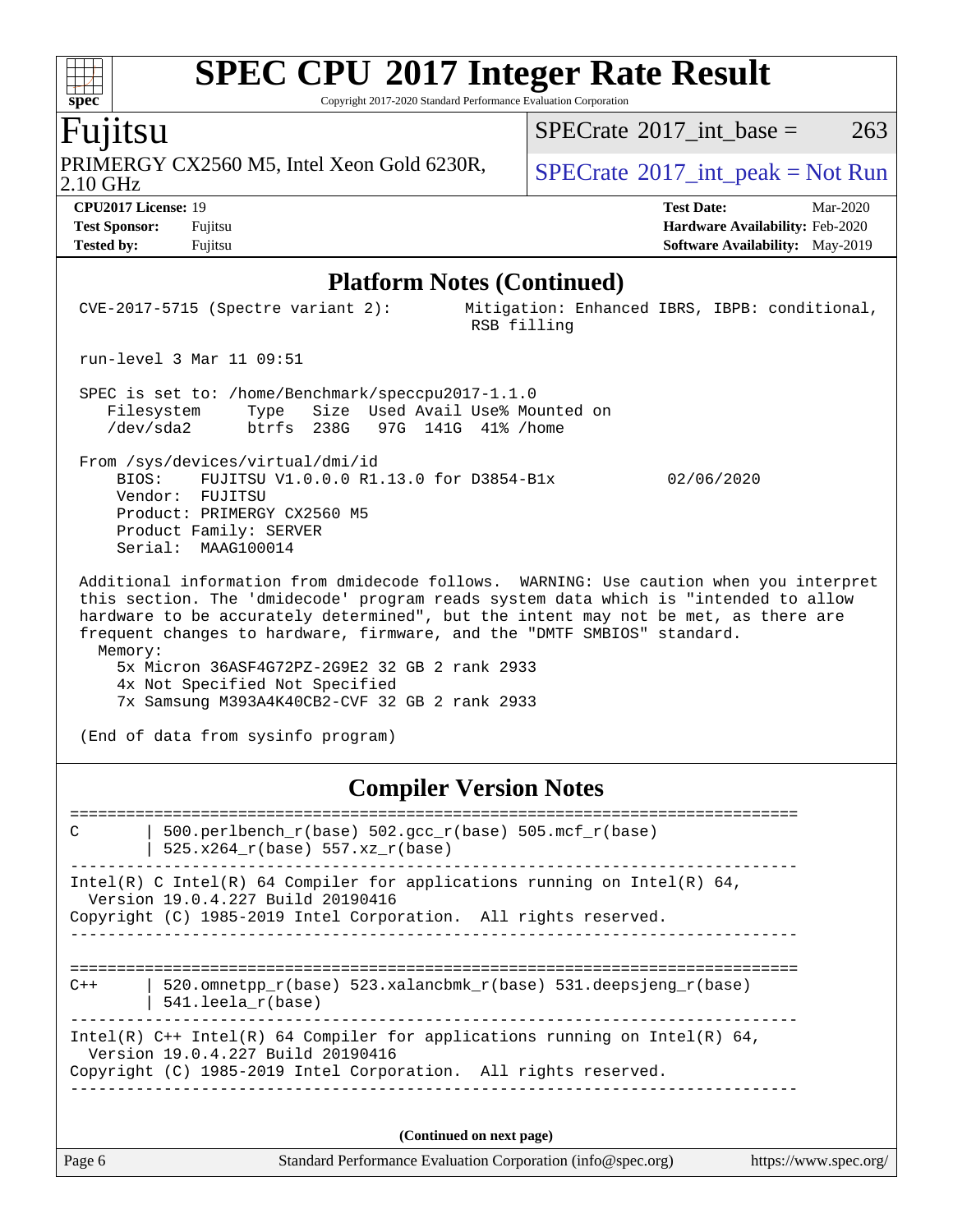Copyright 2017-2020 Standard Performance Evaluation Corporation

### Fujitsu

**[spec](http://www.spec.org/)**

 $+\ +$ 

PRIMERGY CX2560 M5, Intel Xeon Gold 6230R,  $\big|$  [SPECrate](http://www.spec.org/auto/cpu2017/Docs/result-fields.html#SPECrate2017intpeak) <sup>® 2017</sup>\_int\_peak = Not Run

[SPECrate](http://www.spec.org/auto/cpu2017/Docs/result-fields.html#SPECrate2017intbase)<sup>®</sup>2017 int base = 263

2.10 GHz

**[CPU2017 License:](http://www.spec.org/auto/cpu2017/Docs/result-fields.html#CPU2017License)** 19 **[Test Date:](http://www.spec.org/auto/cpu2017/Docs/result-fields.html#TestDate)** Mar-2020 **[Test Sponsor:](http://www.spec.org/auto/cpu2017/Docs/result-fields.html#TestSponsor)** Fujitsu **[Hardware Availability:](http://www.spec.org/auto/cpu2017/Docs/result-fields.html#HardwareAvailability)** Feb-2020 **[Tested by:](http://www.spec.org/auto/cpu2017/Docs/result-fields.html#Testedby)** Fujitsu **[Software Availability:](http://www.spec.org/auto/cpu2017/Docs/result-fields.html#SoftwareAvailability)** May-2019

### **[Compiler Version Notes \(Continued\)](http://www.spec.org/auto/cpu2017/Docs/result-fields.html#CompilerVersionNotes)**

============================================================================== Fortran | 548.exchange2\_r(base) ------------------------------------------------------------------------------ Intel(R) Fortran Intel(R) 64 Compiler for applications running on Intel(R) 64, Version 19.0.4.227 Build 20190416 Copyright (C) 1985-2019 Intel Corporation. All rights reserved. ------------------------------------------------------------------------------

### **[Base Compiler Invocation](http://www.spec.org/auto/cpu2017/Docs/result-fields.html#BaseCompilerInvocation)**

[C benchmarks](http://www.spec.org/auto/cpu2017/Docs/result-fields.html#Cbenchmarks): [icc -m64 -std=c11](http://www.spec.org/cpu2017/results/res2020q2/cpu2017-20200414-22069.flags.html#user_CCbase_intel_icc_64bit_c11_33ee0cdaae7deeeab2a9725423ba97205ce30f63b9926c2519791662299b76a0318f32ddfffdc46587804de3178b4f9328c46fa7c2b0cd779d7a61945c91cd35)

[C++ benchmarks:](http://www.spec.org/auto/cpu2017/Docs/result-fields.html#CXXbenchmarks) [icpc -m64](http://www.spec.org/cpu2017/results/res2020q2/cpu2017-20200414-22069.flags.html#user_CXXbase_intel_icpc_64bit_4ecb2543ae3f1412ef961e0650ca070fec7b7afdcd6ed48761b84423119d1bf6bdf5cad15b44d48e7256388bc77273b966e5eb805aefd121eb22e9299b2ec9d9)

[Fortran benchmarks](http://www.spec.org/auto/cpu2017/Docs/result-fields.html#Fortranbenchmarks): [ifort -m64](http://www.spec.org/cpu2017/results/res2020q2/cpu2017-20200414-22069.flags.html#user_FCbase_intel_ifort_64bit_24f2bb282fbaeffd6157abe4f878425411749daecae9a33200eee2bee2fe76f3b89351d69a8130dd5949958ce389cf37ff59a95e7a40d588e8d3a57e0c3fd751)

## **[Base Portability Flags](http://www.spec.org/auto/cpu2017/Docs/result-fields.html#BasePortabilityFlags)**

 500.perlbench\_r: [-DSPEC\\_LP64](http://www.spec.org/cpu2017/results/res2020q2/cpu2017-20200414-22069.flags.html#b500.perlbench_r_basePORTABILITY_DSPEC_LP64) [-DSPEC\\_LINUX\\_X64](http://www.spec.org/cpu2017/results/res2020q2/cpu2017-20200414-22069.flags.html#b500.perlbench_r_baseCPORTABILITY_DSPEC_LINUX_X64) 502.gcc\_r: [-DSPEC\\_LP64](http://www.spec.org/cpu2017/results/res2020q2/cpu2017-20200414-22069.flags.html#suite_basePORTABILITY502_gcc_r_DSPEC_LP64) 505.mcf\_r: [-DSPEC\\_LP64](http://www.spec.org/cpu2017/results/res2020q2/cpu2017-20200414-22069.flags.html#suite_basePORTABILITY505_mcf_r_DSPEC_LP64) 520.omnetpp\_r: [-DSPEC\\_LP64](http://www.spec.org/cpu2017/results/res2020q2/cpu2017-20200414-22069.flags.html#suite_basePORTABILITY520_omnetpp_r_DSPEC_LP64) 523.xalancbmk\_r: [-DSPEC\\_LP64](http://www.spec.org/cpu2017/results/res2020q2/cpu2017-20200414-22069.flags.html#suite_basePORTABILITY523_xalancbmk_r_DSPEC_LP64) [-DSPEC\\_LINUX](http://www.spec.org/cpu2017/results/res2020q2/cpu2017-20200414-22069.flags.html#b523.xalancbmk_r_baseCXXPORTABILITY_DSPEC_LINUX) 525.x264\_r: [-DSPEC\\_LP64](http://www.spec.org/cpu2017/results/res2020q2/cpu2017-20200414-22069.flags.html#suite_basePORTABILITY525_x264_r_DSPEC_LP64) 531.deepsjeng\_r: [-DSPEC\\_LP64](http://www.spec.org/cpu2017/results/res2020q2/cpu2017-20200414-22069.flags.html#suite_basePORTABILITY531_deepsjeng_r_DSPEC_LP64) 541.leela\_r: [-DSPEC\\_LP64](http://www.spec.org/cpu2017/results/res2020q2/cpu2017-20200414-22069.flags.html#suite_basePORTABILITY541_leela_r_DSPEC_LP64) 548.exchange2\_r: [-DSPEC\\_LP64](http://www.spec.org/cpu2017/results/res2020q2/cpu2017-20200414-22069.flags.html#suite_basePORTABILITY548_exchange2_r_DSPEC_LP64) 557.xz\_r: [-DSPEC\\_LP64](http://www.spec.org/cpu2017/results/res2020q2/cpu2017-20200414-22069.flags.html#suite_basePORTABILITY557_xz_r_DSPEC_LP64)

## **[Base Optimization Flags](http://www.spec.org/auto/cpu2017/Docs/result-fields.html#BaseOptimizationFlags)**

[C benchmarks](http://www.spec.org/auto/cpu2017/Docs/result-fields.html#Cbenchmarks):

[-Wl,-z,muldefs](http://www.spec.org/cpu2017/results/res2020q2/cpu2017-20200414-22069.flags.html#user_CCbase_link_force_multiple1_b4cbdb97b34bdee9ceefcfe54f4c8ea74255f0b02a4b23e853cdb0e18eb4525ac79b5a88067c842dd0ee6996c24547a27a4b99331201badda8798ef8a743f577) [-xCORE-AVX512](http://www.spec.org/cpu2017/results/res2020q2/cpu2017-20200414-22069.flags.html#user_CCbase_f-xCORE-AVX512) [-ipo](http://www.spec.org/cpu2017/results/res2020q2/cpu2017-20200414-22069.flags.html#user_CCbase_f-ipo) [-O3](http://www.spec.org/cpu2017/results/res2020q2/cpu2017-20200414-22069.flags.html#user_CCbase_f-O3) [-no-prec-div](http://www.spec.org/cpu2017/results/res2020q2/cpu2017-20200414-22069.flags.html#user_CCbase_f-no-prec-div)

[-qopt-mem-layout-trans=4](http://www.spec.org/cpu2017/results/res2020q2/cpu2017-20200414-22069.flags.html#user_CCbase_f-qopt-mem-layout-trans_fa39e755916c150a61361b7846f310bcdf6f04e385ef281cadf3647acec3f0ae266d1a1d22d972a7087a248fd4e6ca390a3634700869573d231a252c784941a8)

[-L/usr/local/IntelCompiler19/compilers\\_and\\_libraries\\_2019.4.227/linux/compiler/lib/intel64](http://www.spec.org/cpu2017/results/res2020q2/cpu2017-20200414-22069.flags.html#user_CCbase_qkmalloc_link_0ffe0cb02c68ef1b443a077c7888c10c67ca0d1dd7138472156f06a085bbad385f78d49618ad55dca9db3b1608e84afc2f69b4003b1d1ca498a9fc1462ccefda) [-lqkmalloc](http://www.spec.org/cpu2017/results/res2020q2/cpu2017-20200414-22069.flags.html#user_CCbase_qkmalloc_link_lib_79a818439969f771c6bc311cfd333c00fc099dad35c030f5aab9dda831713d2015205805422f83de8875488a2991c0a156aaa600e1f9138f8fc37004abc96dc5)

**(Continued on next page)**

Page 7 Standard Performance Evaluation Corporation [\(info@spec.org\)](mailto:info@spec.org) <https://www.spec.org/>